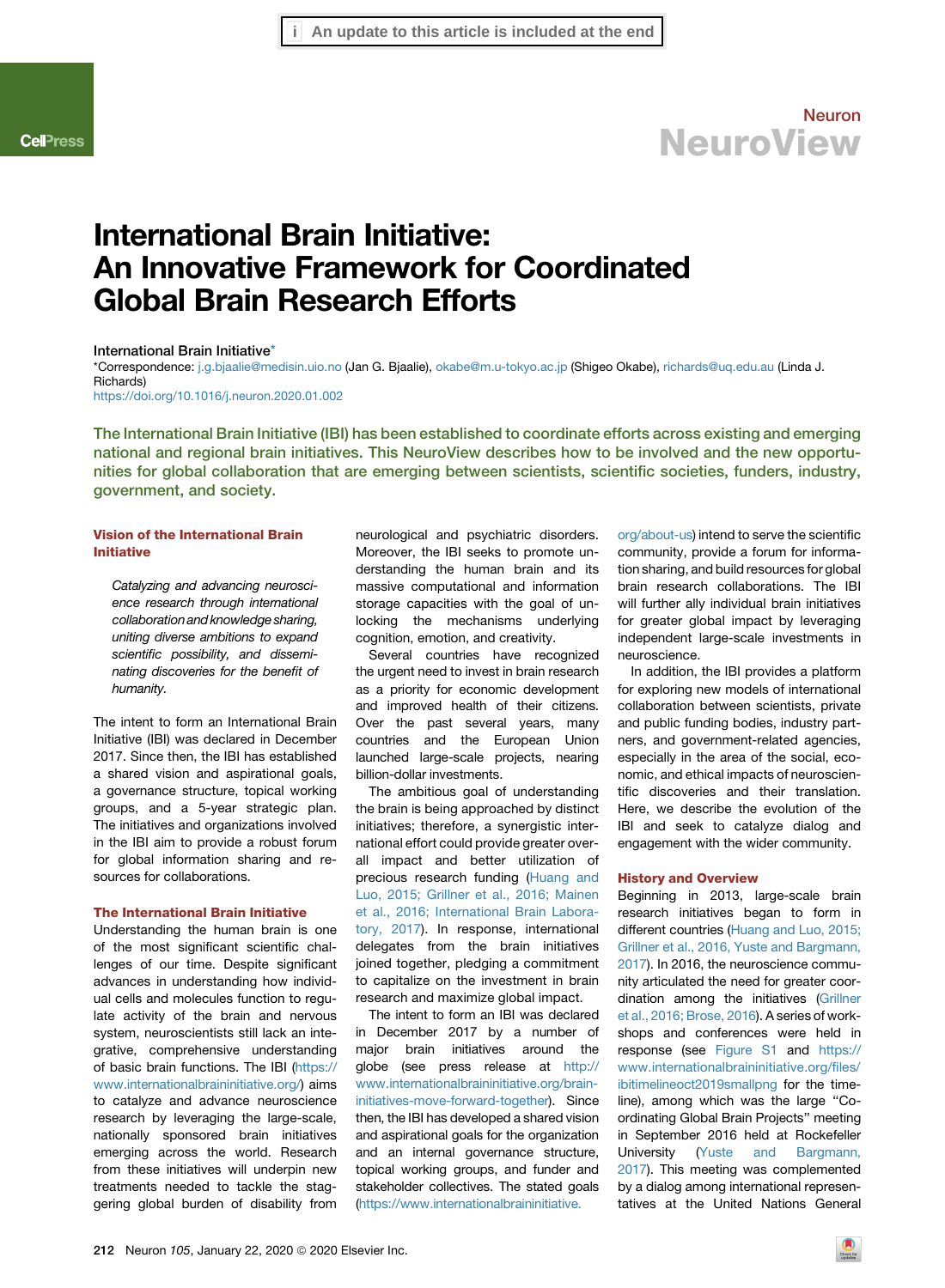Assembly on the importance of brain research to the future of humanity, thus reiterating the benefit of better international coordination of efforts among each brain initiative. Representatives of seven established and emerging brain initiatives continued to meet throughout 2017, and, in December, the group made a declaration to work together to form the IBI (Figure S1). This declaration enabled the group to move to establish an initial organizational structure and several working groups. The IBI was officially launched on November 3, 2018, at the Society for Neuroscience meeting in San Diego.

#### Vision and Aspirational Goals

The IBI is a new organization designed to facilitate interactions among the global brain initiatives and to add value through collective interaction. The IBI is a coordinating organization, driven by scientists for scientists, enabling broad leveraging of resources across the participating initiatives and encouraging collaboration and information sharing. An adaptive IBI structure allows the organization to be shaped by the scientific community over time and to fulfill the changing needs for global coordination of brain science. IBI participants define brain science broadly, with an emphasis on interdisciplinary neuroscience and encompassing discipline areas such as biology, medicine, mathematics, physics, chemistry, engineering, and computer science. Common themes among the brain initiatives are to understand the neurobiological basis of cognition and behavior and to develop neurotechnologies in a responsible and ethical manner.

The 2016 National Academies of Science, Engineering and Medicine publication on ''Understanding, Protecting and Developing Global Brain Resources'' [\(G-Science Academies, 2016](#page-4-3)) was integral to the formulation of the specific aspirational goals of the IBI (see Box 1). These are to (1) promote coordination and leadership, (2) transcend borders, (3) share and disseminate knowledge, and (4) shape the future. These goals provided a foundation for the development of the strategic 5-year plan and defined the most important current issues the IBI aims to address.

In establishing the IBI, members have carefully identified the unique niche that can be filled across the participating initiatives, with flexibility to develop over time. The IBI is not a funding body; each brain initiative is associated with a funding stream or is in the process of obtaining such funding from regional governments. It is distinct from a professional society in that it plays a coordinating role for funded and emerging large-scale brain initiatives. It is an action-oriented entity whose body of work is implemented by its working groups.

#### Current Organizational Structure

The IBI organizational structure is outlined in [Figure 1](#page-3-0) and has five major operational components: (1) Strategy Committee, (2) Working Groups, (3) Funders Collective, (4) Stakeholders Collective, and (5) Facilitation Team. IBI's organization will be reviewed annually and updated as required.

#### Strategy Committee (SC)

The SC is composed of leaders from the seven current and emerging brain initiatives, with at least one representative each, and comprise the founding members of the SC. The representatives on this committee serve as liaisons between the IBI, their own organizations, funding agencies, and other relevant stakeholders to provide updates and gather feedback. The SC provides leadership to the IBI through the internal IBI governance policies and procedures, communication of the collective strategy and sustainability (with the Funders Collective), and encouragement of dialog between the Stakeholder Collective and each brain initiative. The SC further identifies the critical priority areas of work under the IBI vision, establishes and manages the workflow of the working groups tasked with related undertakings, and identifies and enables in-kind resources for the work. The SC is also responsible for nominating chairs for the IBI Working Groups. The SC is selected from the SC membership by a majority vote. The inaugural cochairs are Professor Jan Bjaalie (Human Brain Project, Europe) and Professor Shigeo Okabe (Japan Brain/MINDS).

#### Working Groups

The IBI working groups lead and facilitate group-specific efforts in defined priority areas of work. The initial working groups have been devoted to tasks critical to the establishment of the IBI. Members of these groups are led by a working group chair initially selected by the SC and elected democratically in subsequent years. Working groups are established by the SC through submission of a scoping document and consideration of the in-kind resources available to support the working group activities.

Current and proposed working groups are (1) Global Neuroethics [\(Rommelfanger et al., 2019](#page-4-4)) [\(https://www.](https://www.globalneuroethicssummit.com/) [globalneuroethicssummit.com/\)](https://www.globalneuroethicssummit.com/), (2) Global Inventory of Brain Initiatives, (3) Education and Training, (4) Data Standards and Sharing, (5) Tools and Technology, and (6) Communication and Outreach. IBI working groups are responsible for identifying the goals, aims, and challenges within their respective targeted area.

#### Funders Collective (FC)

The FC is composed of individuals from funding organizations with a shared interest and alignment with the goals of the IBI and a desire to work in a collaborative manner. The goal of the Funders Collective, who met for the first time in Shanghai, China, in March 2019, is to promote interaction, coordination, and collaboration among funding organizations. Not all potential FC members may have designated funds to support specific activities related to the IBI, but they may contribute by sharing best practices and other resources. The FC works with the SC and Stakeholders Collective to harmonize goals and resolve challenges.

## Stakeholders Collective (STC)

The STC is composed of representatives from organizations that are stakeholders of the IBI, specifically within five categories: (1) leaders from major national and international brain projects, especially any initiative not in the founding group; (2) neuroscience societies and organizations; (3) neuroscience initiatives not nationally sponsored; (4) industry partners; and (5) affiliates. Thus, STC representatives could be scientists, patient advocates, policy makers, engineers, and industry leaders representing their organizations. As defined at its first meeting in Shanghai, China, in March 2019, the STC provides expert viewpoints from the larger global landscape of neuroscience, feedback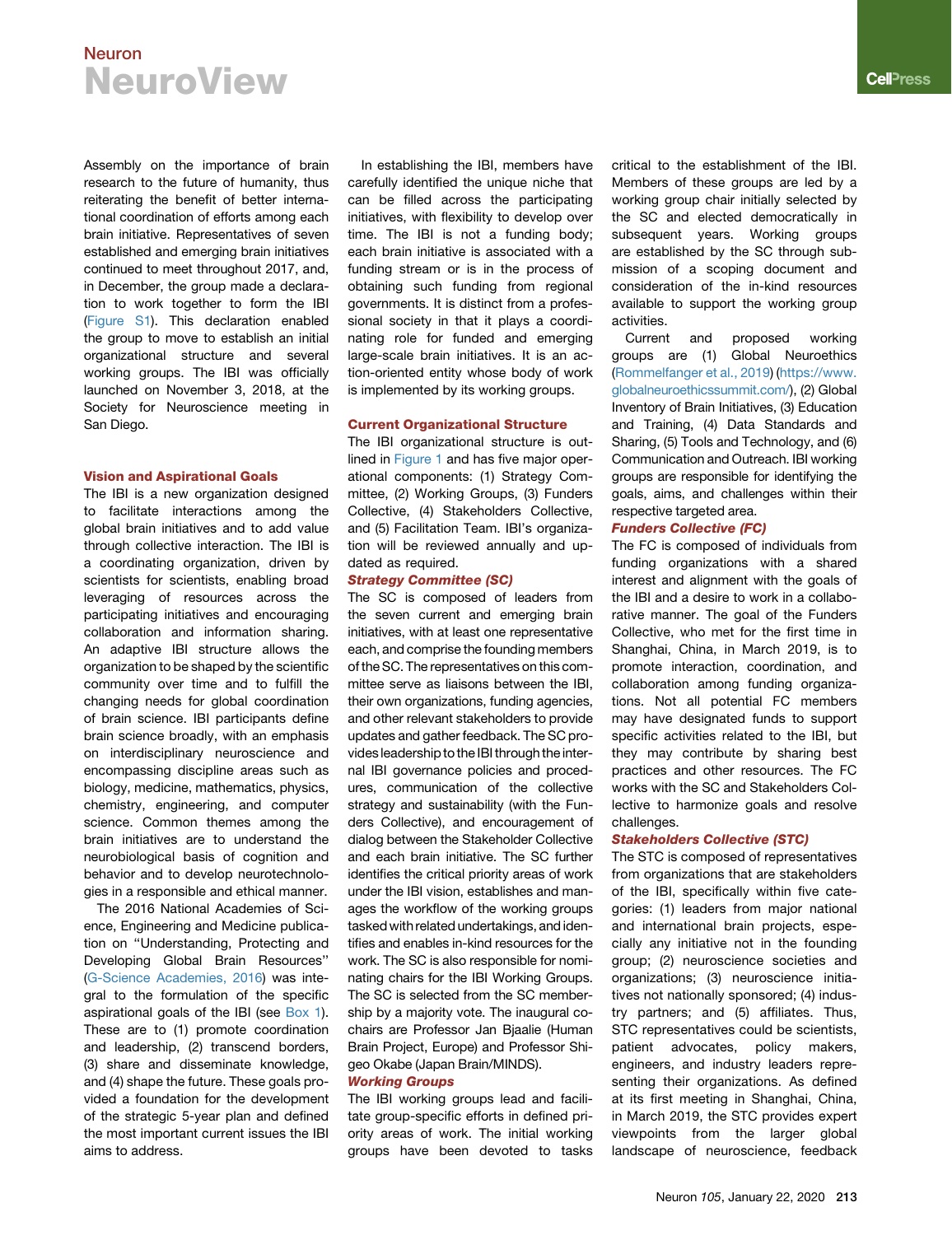### Box 1. Aspirational Goals of the International Brain Initiative

## 1. PROMOTE COORDINATION AND LEADERSHIP

- d *Among scientists.* Leverage resources and expertise available in different countries to provide the best value for investment, minimize duplication of effort, maximize reproducibility of results, and standardize data collection and sharing.
- d *In large-scale research programs.* Identify areas of greatest potential global impact and coordinate large-scale and interdisciplinary research program. As new capabilities arise, articulate and help resource large-scale equipment and facilities to be utilized by groups around the world.
- d *In innovative funding solutions.* Promote strategic investment in global initiatives and leverage private foundation projects and their interaction with public sectors to maximize global efforts.

## 2. TRANSCEND BORDERS

- d *Between countries.* Support an interface between countries to promote involvement in the International Brain Initiative and enable synergistic interactions.
- d *Between research fields.* Promote interdisciplinary approaches to neuroscience and training across different fields to drive neuroscience discovery and innovation.
- d *Between global research efforts.* Provide a platform for collaboration between existing global research efforts and international neuroscience-relevant societies to establish means of interacting with brain researchers.

## 3. SHARE AND DISSEMINATE KNOWLEDGE

- d *To global citizens.* Engage in a meaningful dialogue with citizens, patients, and all stakeholder communities around the world to understand their interests and communicate transparently about the opportunities and challenges arising from the latest research in neuroscience and brain-inspired artificial intelligence.
- $\bullet$  *To accelerate discovery.* Implement mechanisms for the rapid dissemination of information and global data sharing to accelerate discovery.
- d *To drive research translation and application.* Promote the acquisition of standardized data so that commercial risk is reduced for translation and provide a platform for engagement with industry to drive translation of discoveries.

## 4. SHAPING THE FUTURE

- d *To empower future generations of neuroscientists.* Provide innovative transdisciplinary training that embraces a global research perspective and the benefits of neuroscience for all.
- d *Of international collaboration.* Develop innovative and dynamic models for international research collaboration, including public and private stakeholders.
- d *To promote brain health.* Practice a culture of sharing data related to brain diseases to enable integrated application and translation to improve brain health on a global scale.
- d *Of ethical neuroscience practice.* Advance neuroscience with neuroethics as an integral part of the global neuroscientific enterprise.

to the FC and SC, and consultation on working group projects and connects their existing networks to the broader network of the science and supporter communities.

#### Facilitation Team (FT)

The FT facilitates collaboration, coordination, and flexible financial and in-kind contributions. Members of the FT support and ensure consistency within the IBI, engage with stakeholders, and maintain the IBI as an effort that transcends any single institution. Support and coordination of financial and staff resources help to build and maintain a sustainable, responsive, and independent entity and a strong community that meets the goals of the initiative. The FT is currently comprised of secretariat support from initial SC brain initiatives and The Kavli Foundation.

## Engaging with the IBI

Increased engagement with the IBI leads to mutual benefit for the IBI and neuroscience organizations. Opportunities exist for an increased scale of impact, leveraging of aligned missions and investment, increased network and partnership building, and increased awareness and support of neuroscience research at large. Formal mechanisms for engaging with the IBI can occur through the participating brain initiatives, the STC (representing organizational affiliations), or the FC as follows.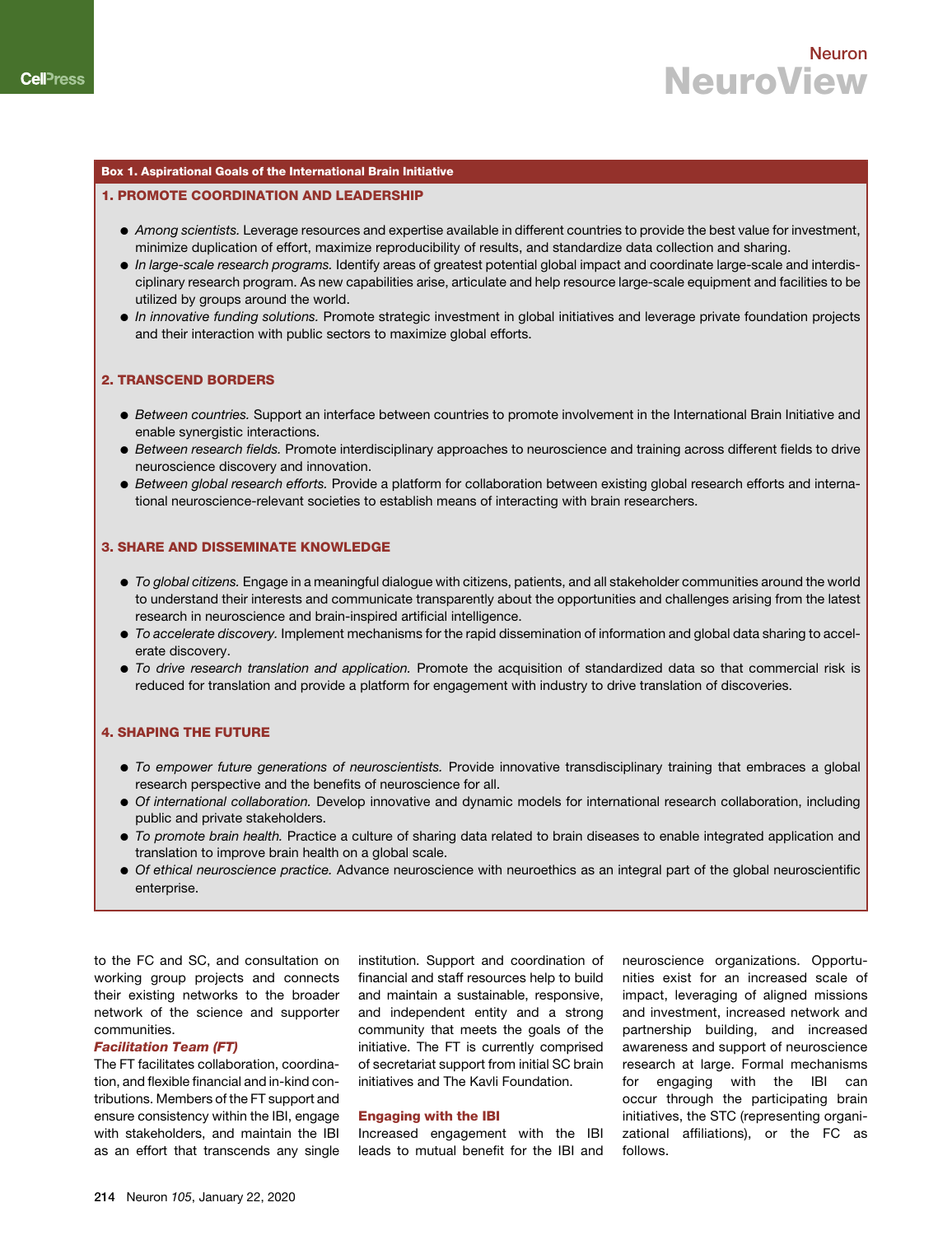<span id="page-3-0"></span>

Figure 1. Organizational Structure of the International Brain Initiative

- d Foundations and funding organizations (private and government) can contact the Facilitation Team to join the FC.
- **•** Societies, industry groups, and other interested stakeholder groups with significant representation can join the STC by contacting the Facilitation Team.
- $\bullet$  Individual scientists and supporters may become involved by subscrib-ing to the IBI newsletter [\(https://](https://www.internationalbraininitiative.org) [www.internationalbraininitiative.org\)](https://www.internationalbraininitiative.org) for general updates, working group activities, and other relevant announcements from the participating initiatives. They can be identified for engagement in the working groups through participating brain initiatives or the STC based on skill and need.

Those interested in being involved should contact the Facilitation Team [\(https://www.internationalbraininitiative.](https://www.internationalbraininitiative.org/contact) [org/contact\)](https://www.internationalbraininitiative.org/contact).

#### Conclusions and Next Steps

With a solid infrastructure now in place and enthusiasm amassed, an immediate focus for the IBI is to establish and develop the core working groups that are making progress toward short-term

deliverables. The IBI's 5-year strategic plan will also lead to more defined operational procedures. The execution of the strategic plan requires a comprehensive understanding of the specific aims, approaches, scientific research, and technology development that will form the basis of collaboration and priority setting. Furthermore, the process will involve extensive consultation with the global neuroscience research community to identify and support long-term directions of research to the benefit of society.

The structural and organizational framework enables the IBI to transcend borders, which required considerable negotiation and thought to come to fruition. While the IBI intends to leverage the fellowship and resources of the participating brain initiatives, the IBI also hopes to have impact well beyond the participating organizations. Such interactions have the potential to shape the directions of brain research in the longer term and provide a lasting legacy from these efforts to the benefit of society.

#### SUPPLEMENTAL INFORMATION

Supplemental Information can be found online at <https://doi.org/10.1016/j.neuron.2020.01.002>.

#### **CONSORTIUM**

Consortia Strategy Committee Members: Amy Adams, Jan G. Bjaalie,\* James O. Deshler, Yves De Koninck, Gary Egan, Judy Illes, Sung-Jin Jeong,# Caroline Montojo,\*\* Shigeo Okabe,\* Gang Pei, Linda J. Richards,\*\* Pann-Ghill Suh, Xu Zhang, Jialin Zheng. (\*Co-Chairs, \*\*Spokespersons, #Former Member.)

Additional Contributors: Stephanie Albin, Katrin Amunts, Tasia Asakawa, Amy Bernard, Khaled Chakli, Christoph J. Ebell, Melina Hale, Michael Häusser, Linda Lanyon, Yan Li, Pierre Magistretti, Agnes McMahon,\*\*\* Hideyuki Okano, Toshihisa Ohtsuka, Alexandre Pouget, Karen S. Rommelfanger, Jason Reindorp, Paul Sajda, Kimberly N. Scobie, Keiji Tanaka, Edda Thiels, Pedro A. Valdes-Sosa, Andrew E. Welchman, Samantha White, Gary Wilson, Rafael Yuste. (\*\*\*IBI Program Manager.)

#### ACKNOWLEDGMENTS

The Strategy Committee thanks Frédéric Cantin from the Canadian Brain Research Strategy for assistance in preparing the figures.

The IBI has no specific external funding and is currently supported solely by the participants. Financial support has been provided by The Kavli Foundation to the IBI Facilitation Team, to support members of the Strategy Committee and Stakeholders Collective to attend meetings, and for the development and support of the website and outreach events. Meeting support has also been provided by the National Science Foundation, United States (2016 Global Brain Workshop, 2016 Coordinating Global Brain Projects Conference, 2018 Workshop to Develop a Global Inventory of Brain Initiatives); Korea Brain Research Institute,<br>Korea Ministry of Science and ICT Korea Ministry of Science and ICT (2017M3C7A1048092), and City of Daegu (2017, 2018, and 2019 IBI Neuroethics Working Group meetings, 2018 and 2019 IBI Coordinating Body Meetings); Australian Academy of Sciences and Australian Brain Alliance (2017 Brains at the Dome workshop); E.U. Human Brain Project (2018 IBI Coordinating Body Meeting, 2019 Public Engagement in Neuroethics Workshop); International Neuroinformatics Coordinating Facility (2018 social event ''Brain Bash'' at SfN); University of California Irvine (2018 Inventory Implementation Workshop); China Ministry of Science and Technology, China National Center for Biotechnology Development, Tongji University (2019 IBI Coordinating Body Meeting); Tianqiao and Chrissy Chen Institute (2019 IBI Coordinating Body Meeting); Danish Board of Technology Foundation (2019 Public Engagement in Neuroethics Workshop); Canadian Brain Research Strategy, Canadian Institutes of Health Research, Brain Canada (2019 Strategy Retreat). In-kind staff support for IBI Working Groups has been provided by the: E.U. Human Brain Project (IBI Communications and Outreach Working Group), International Brain Research Organization (IBI Communications and Outreach Working Group, IBI Education and Training Working Group), International Neuroinformatics Coordinating Facility (IBI Communications and Outreach Working Group, IBI Data Standards and Sharing Working Group), Australian Academy of Sciences (2018 Secretariat, IBI Communications and Outreach Working Group), National Institutes of Health, United States (IBI Inventory and Global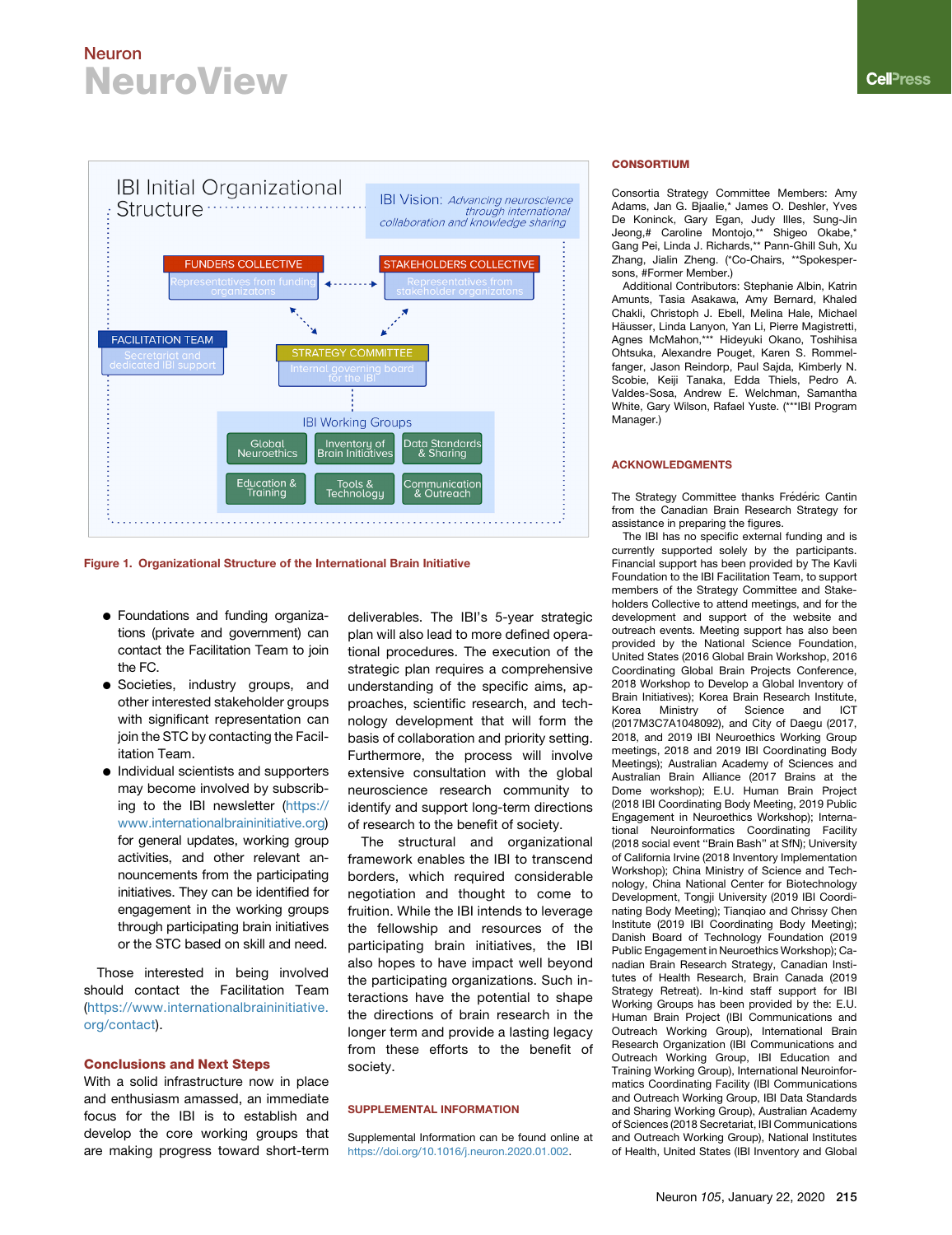Neuroethics Working Groups), Allen Institute for Brain Science (IBI Inventory Working Group), and Japan Brain/MINDS and Beyond (IBI Data Standards and Sharing Working Group).

#### **REFERENCES**

[Brose, K. \(2016\). Global Neuroscience. Neuron](http://refhub.elsevier.com/S0896-6273(20)30002-7/sref1) *92*, [557–558](http://refhub.elsevier.com/S0896-6273(20)30002-7/sref1).

<span id="page-4-3"></span>G-Science Academies (2016). G-Science Academies Statement 2016: Understanding, Protecting, and Developing Global Brain

Resources. [https://www.academie-sciences.fr/pdf/](https://www.academie-sciences.fr/pdf/rapport/2016_G7_Brain.pdf) [rapport/2016\\_G7\\_Brain.pdf](https://www.academie-sciences.fr/pdf/rapport/2016_G7_Brain.pdf).

[Grillner, S., Ip, N., Koch, C., Koroshetz, W.,](http://refhub.elsevier.com/S0896-6273(20)30002-7/sref3) [Okano, H., Polachek, M., Poo, M.M., and](http://refhub.elsevier.com/S0896-6273(20)30002-7/sref3) [Sejnowski, T.J. \(2016\). Worldwide initiatives to](http://refhub.elsevier.com/S0896-6273(20)30002-7/sref3) [advance brain research. Nat. Neurosci.](http://refhub.elsevier.com/S0896-6273(20)30002-7/sref3) *19*, [1118–1122](http://refhub.elsevier.com/S0896-6273(20)30002-7/sref3).

<span id="page-4-1"></span><span id="page-4-0"></span>[Huang, Z.J., and Luo, L. \(2015\). NEUROSCIENCE.](http://refhub.elsevier.com/S0896-6273(20)30002-7/sref4) [It takes the world to understand the brain. Science](http://refhub.elsevier.com/S0896-6273(20)30002-7/sref4) *350*[, 42–44.](http://refhub.elsevier.com/S0896-6273(20)30002-7/sref4)

[International Brain Laboratory \(2017\). An International](http://refhub.elsevier.com/S0896-6273(20)30002-7/sref5) [Laboratory for Systems and Computational](http://refhub.elsevier.com/S0896-6273(20)30002-7/sref5) [Neuroscience. Neuron](http://refhub.elsevier.com/S0896-6273(20)30002-7/sref5) *96*, 1213–1218.

[Mainen, Z.F., H](http://refhub.elsevier.com/S0896-6273(20)30002-7/sref6)ä[usser, M., and Pouget, A. \(2016\).](http://refhub.elsevier.com/S0896-6273(20)30002-7/sref6) [A better way to crack the brain. Nature](http://refhub.elsevier.com/S0896-6273(20)30002-7/sref6) *539*, [159–161.](http://refhub.elsevier.com/S0896-6273(20)30002-7/sref6)

<span id="page-4-4"></span>[Rommelfanger, K.S., Jeong, S.-J., Montojo, C.,](http://refhub.elsevier.com/S0896-6273(20)30002-7/sref7) [and Zirlinger, M. \(2019\). Neuroethics: Think](http://refhub.elsevier.com/S0896-6273(20)30002-7/sref7) [Global. Neuron](http://refhub.elsevier.com/S0896-6273(20)30002-7/sref7) *101*, 363–364.

<span id="page-4-2"></span>[Yuste, R., and Bargmann, C. \(2017\). Toward a](http://refhub.elsevier.com/S0896-6273(20)30002-7/sref8) [Global Brain Initiative. Cell](http://refhub.elsevier.com/S0896-6273(20)30002-7/sref8) *168*, 956–959.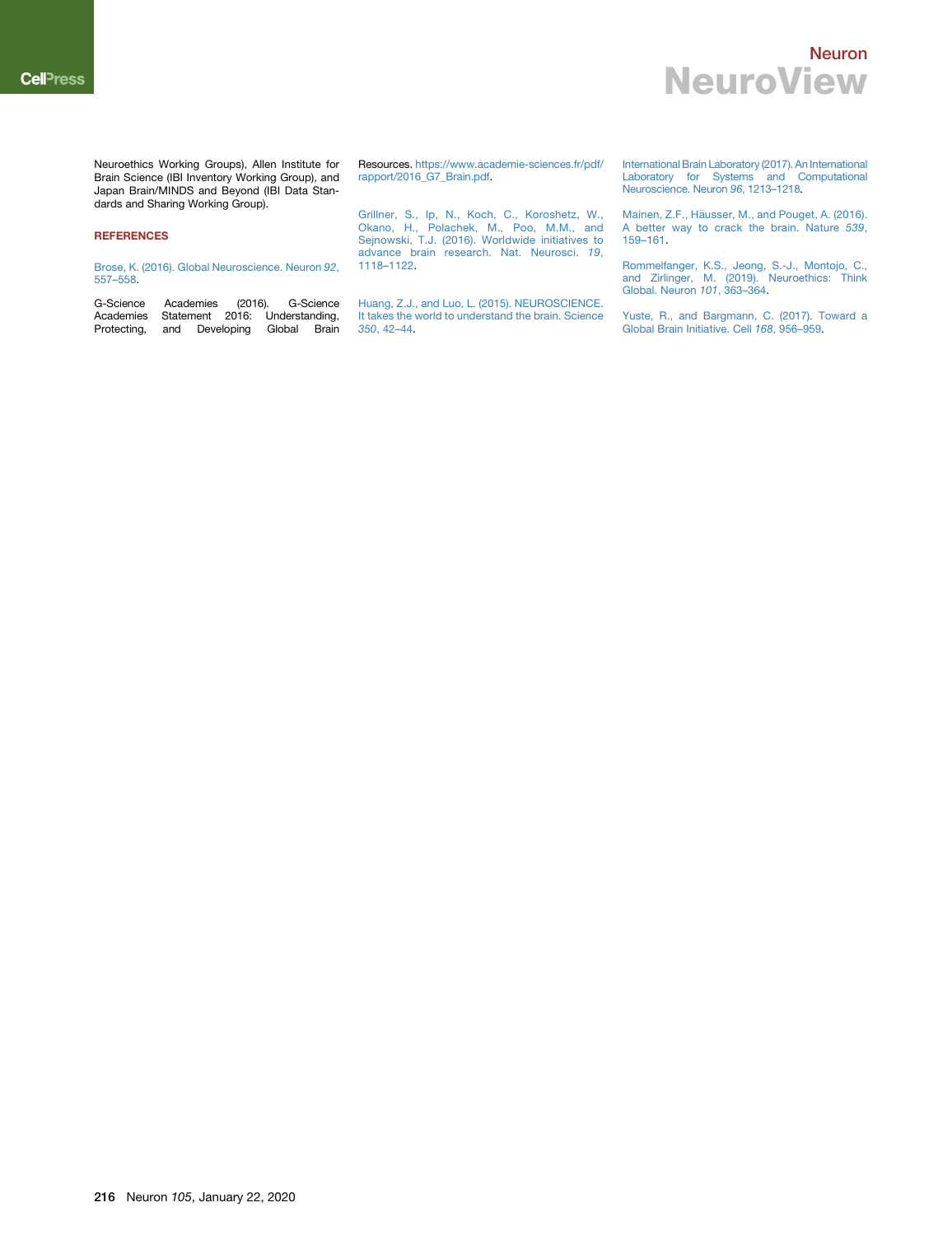# **Update**

## **Neuron**

<span id="page-5-0"></span>**Volume 105, Issue 5, 4 March 2020, Page 947**

**DOI: https://doi.org/10.1016/j.neuron.2020.02.022**